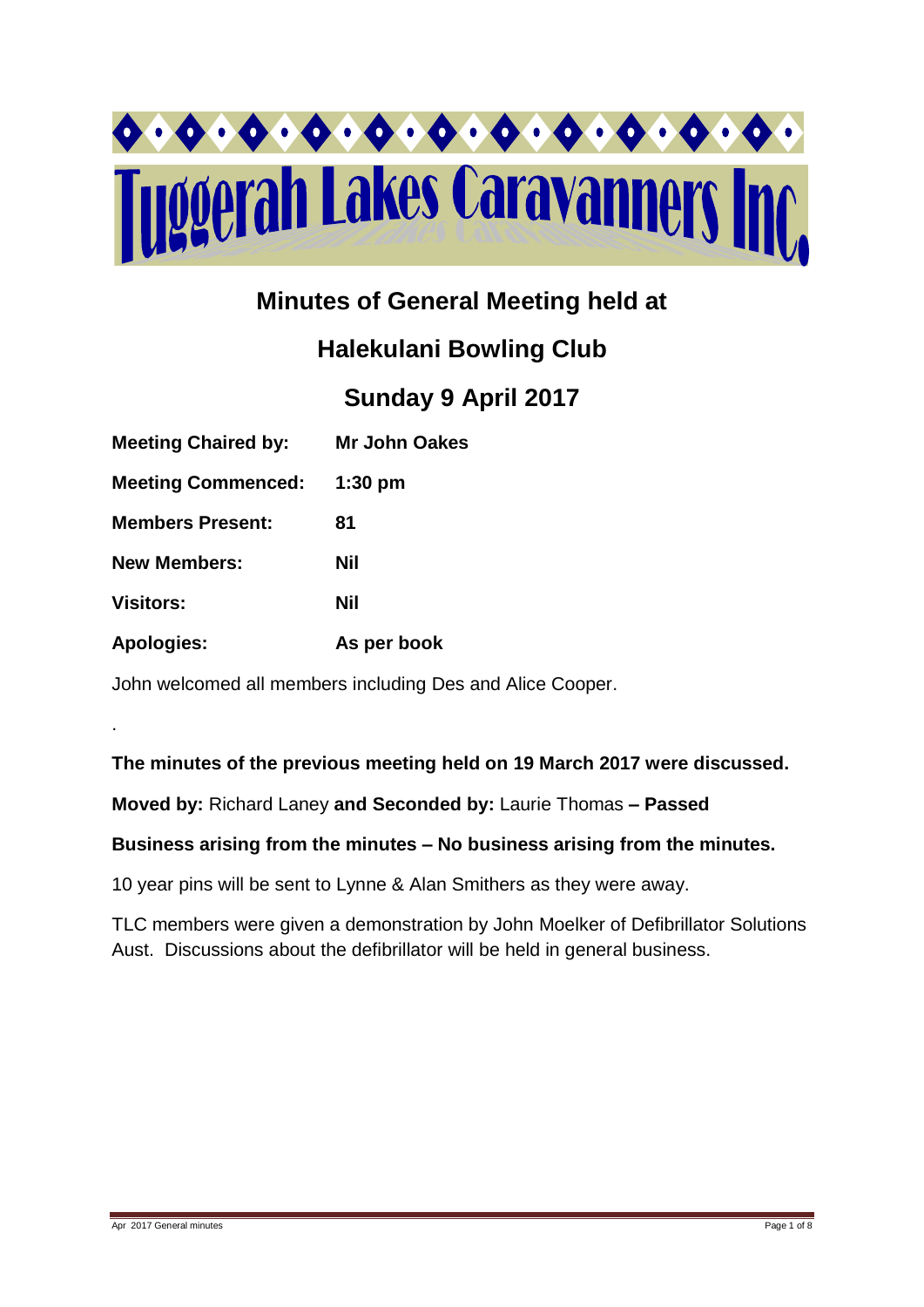| <b>Correspondence Out:</b> | Camp Breakaway with donation from raffle                                    |  |  |
|----------------------------|-----------------------------------------------------------------------------|--|--|
|                            | Margaret and Owen Fletcher with 10 year pins                                |  |  |
| <b>Correspondence In:</b>  | Email from Central Coast Tow-Ed who are looking<br>at advertising           |  |  |
|                            | Email from Mike and Lesley Stevenson who are<br>not renewing                |  |  |
|                            | Email from NSW Assn regarding Taylorwood<br>Tourist Park in the Whitsundays |  |  |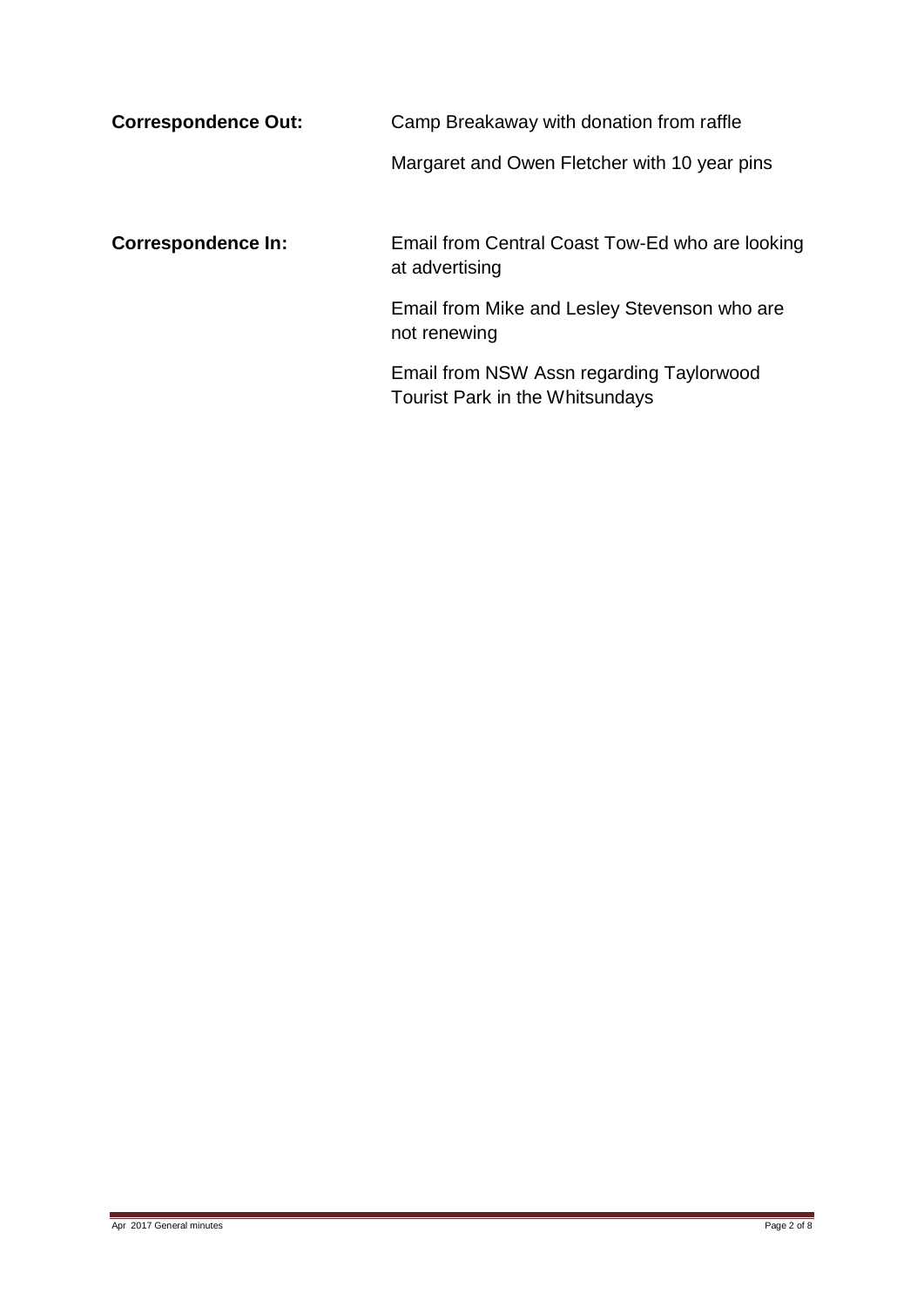## **BANK RECONCILIATION MONTHLY REPORT : MARCH 2017**

| Carried Forward: Balance as at 28/2/2017                   |                                      |                            |    | \$6,787.37 |  |
|------------------------------------------------------------|--------------------------------------|----------------------------|----|------------|--|
|                                                            |                                      |                            |    |            |  |
| <b>INCOME - March 2017</b>                                 |                                      |                            |    |            |  |
| Joining Fee                                                | \$                                   | 40.00                      |    |            |  |
| Annual subs                                                | \$                                   | 1,120.00                   |    |            |  |
| <b>Club Raffles</b>                                        | \$                                   | 407.80                     |    |            |  |
| Equipment (Van Sign Stickers)                              | \$                                   | 16.00                      |    |            |  |
| <b>TOTAL INCOME</b>                                        | \$                                   | 1,583.80                   | \$ | 8,371.17   |  |
|                                                            |                                      |                            |    |            |  |
| <b>EXPENDITURE- March 2017</b>                             |                                      |                            |    |            |  |
| Raffle                                                     | \$                                   | 100.00                     |    |            |  |
| Admin                                                      | \$                                   | 223.50                     |    |            |  |
| Equipment:                                                 |                                      |                            |    |            |  |
| Signarama Club Flag/Banner                                 | \$                                   | 279.88                     |    |            |  |
| Donation (Camp Breakaway)                                  | \$                                   | 200.00                     |    |            |  |
| Refund (C'Mas 2016)                                        | \$                                   | 25.00                      |    |            |  |
|                                                            |                                      |                            |    |            |  |
| <b>TOTAL EXPENDITURE</b>                                   | \$                                   | 828.38                     |    |            |  |
| <b>Closing Balance</b>                                     |                                      |                            | \$ | 7,542.79   |  |
|                                                            |                                      |                            |    |            |  |
|                                                            | <b>BANK STATEMENT RECONCILIATION</b> |                            |    |            |  |
|                                                            |                                      | <b>Balance 31.3.17</b>     |    | \$7,542.79 |  |
|                                                            |                                      | Unpresented Cheques* (Nil) |    |            |  |
|                                                            |                                      |                            |    | \$7,542.79 |  |
| <b>List of Un-presented Cheques:</b>                       |                                      |                            |    |            |  |
| Statement and Reconciliation prepared by                   |                                      |                            |    |            |  |
|                                                            |                                      | President:                 |    |            |  |
| lon Duan Cesanded buy Detty Thomas that the Treasurer's re |                                      |                            |    |            |  |

**Moved by:** Jan Ryan **Seconded by:** Betty Thomas that the Treasurer's report be accepted. – **PASSED**

Fay Thomas commented on enquiries on the reason that members have to fill in renewal form. The reason for this is that we have sent out information or cheques to some members and found that they have moved and our records had not been updated.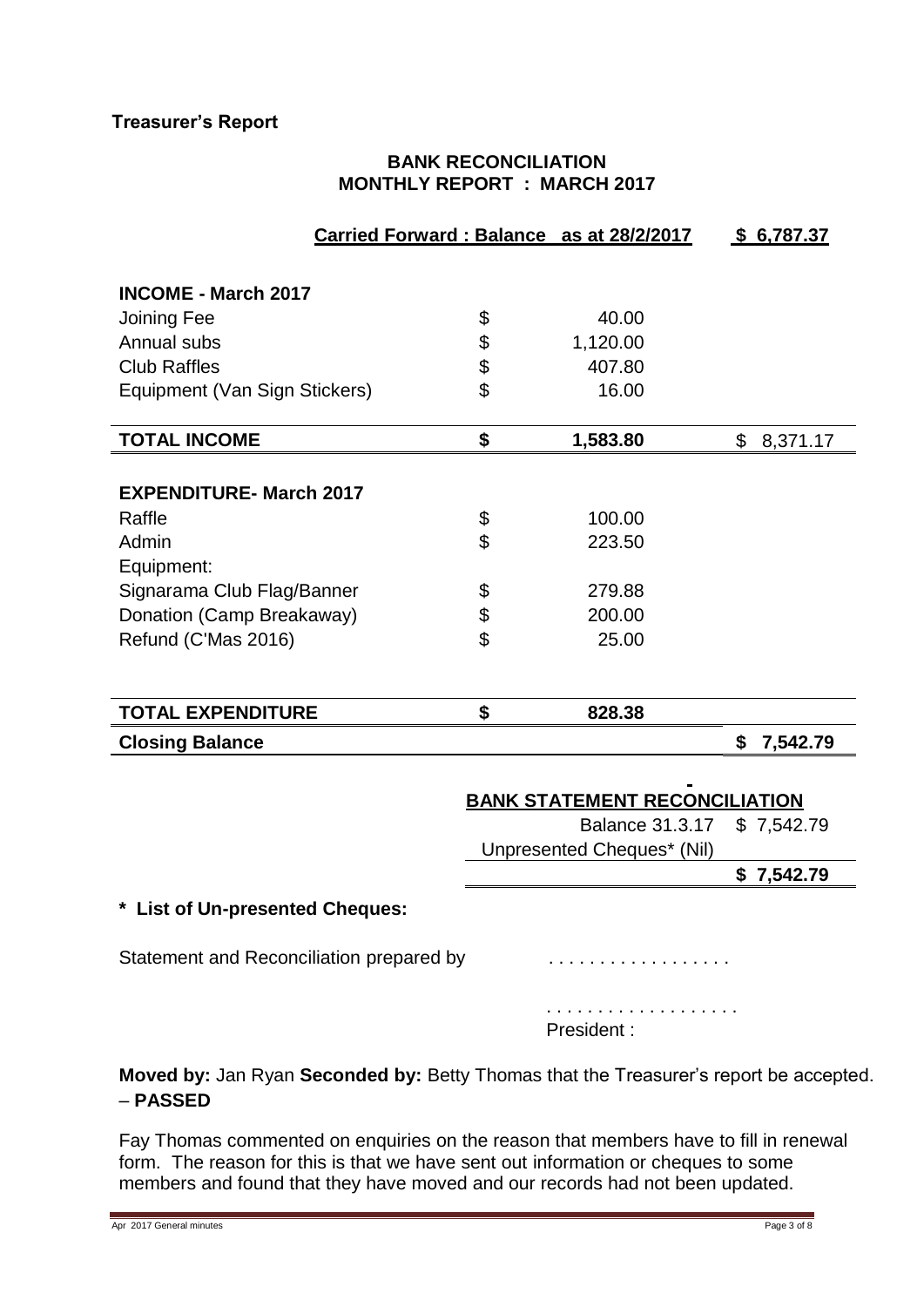### **Social Director's Report**

I think I have some exciting news for you this month. Firstly a reminder about Casino Beef Week 20-30<sup>th</sup> May. I am not able to obtain this year's program as yet but will have a copy for everyone on arrival. Nimbin is always a very interesting place to visit as well as the candle making factory.

So much has happened recently with the floods affecting Lismore it may be interesting to visit to see how the mop-up work is progressing. Please consider and put your names on the board. I will be confirming numbers to the park next week.

I will not be at the May meeting but ask that you pay for your Christmas in July dinner by June to have numbers for catering. I will have a program prepared by the June meeting. Cost \$25 P/P so please pay Lorraine.

I need some little nick- knacks for a lucky dip event I am planning. I'm sure most of us have something that has never used in our cupboard. If you have anything please bring it to the June meeting. Anything will be grateful but it must be new.

Now, for my exciting news. I am aware that many members have already booked for North Haven and Shoal Bay in February 2018. Rather than conflict with members who have made those bookings, the club event has been booked for  $1<sup>st</sup> - 8<sup>th</sup>$  March 2018 at Middle Rock Holiday Resort at One Mile Beach, Port Stephens. They have a 4 level swimming pool, outdoor lounge area, licenced restaurant, a large function room, and new amenities. Bar prices are equal or better than club/pub prices. Middle Rock for those who do not know is a 5 STAR RESORT who have offered our club a fantastic deal which is:-

5-7 nights van accommodation, 1 x roast dinner, 1 x full breakfast, a bingo night in their function room, a movie night in their function room and complimentary tea or coffee at all three nights ALL FOR \$200 per van.

We have a block booking for the park and will have exclusive use of all amenities. A few of us recently spent a few a few days to check it out, we were really impressed. The restaurant meals and pricing were excellent. By Christmas there will be a new, much larger camp kitchen, and I have been advised if the kitchen is not big enough for us they will erect a marquee for extra area for us. The sites are large but are tight to park our vans. The groundsmen have a tractor to park the vans for us.

They have hitches on the tractors for all types and prefer to park the vans for us and if not they will have hitches that will fit everyone.

Any questions. Clarrie Stevens asked the reason that we are booking trips from Thursday to Thursday. The reason is to move it over a weekend so that we aren't trying to check out on the weekends.

Will see you @ Glenn Innes or Casino. Happy travelling

#### **Welfare Officer's Report**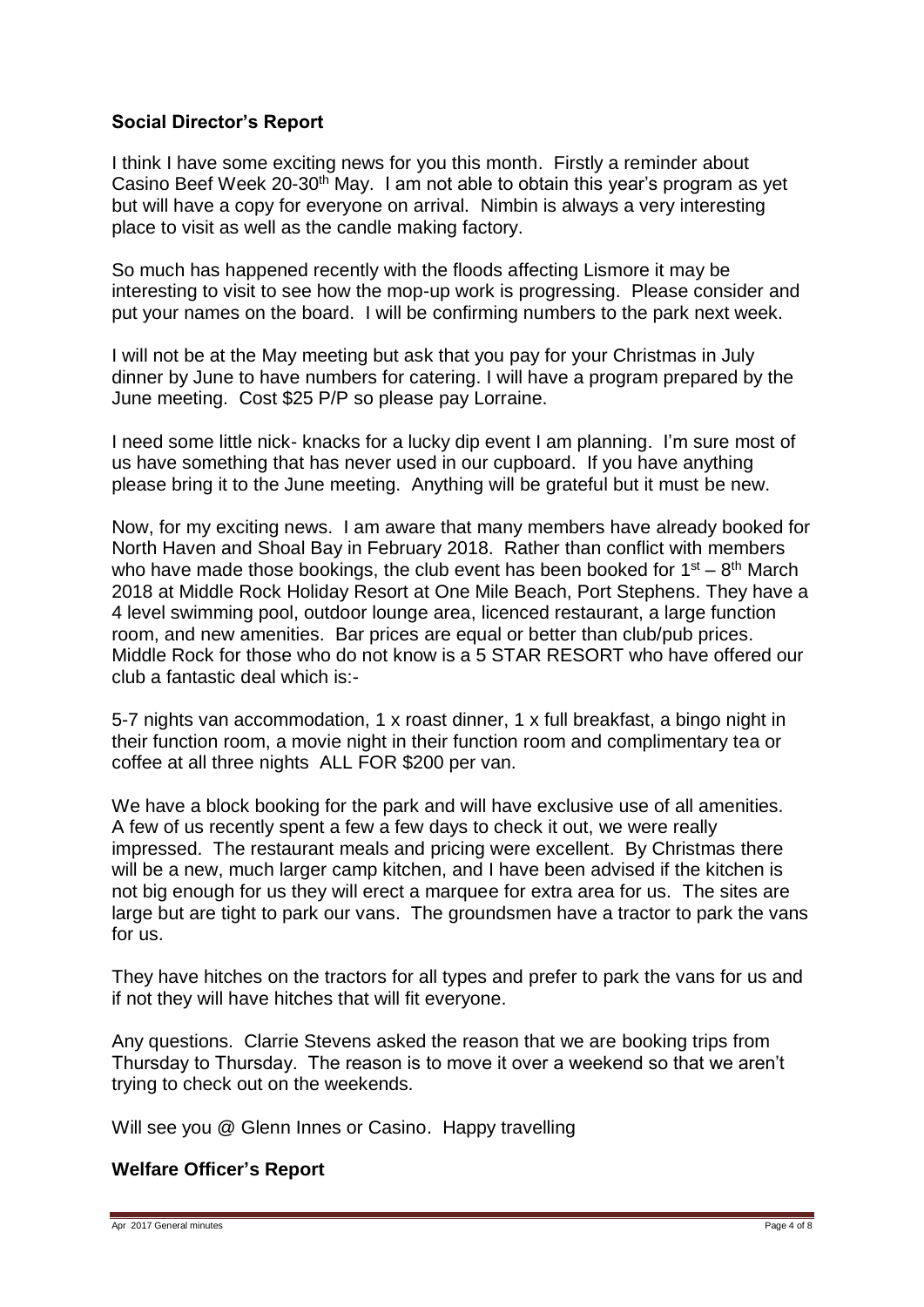As Cheryl and Blue are heading off on Monday I will give you a quick rundown of some of our members who have been under the weather.

- 1. Debbie Latham has had her little op and is home and doing very well. They couldn't find anything but they would like her to go back in 3 months and do a retest to make sure everything is well. Fingers crossed Deb that all goes well.
- 2. Laurel Curnow is doing well (which is good to hear), but Roy has to go back into hospital on Monday to have another graft on his leg. Fingers crossed this one takes and he is back on his feet again soon.
- 3. Linda Steele is doing fine and fighting fit again. She has to wear a brace for a few months but everything else is great. At least she has Kevin to help her out.
- 4. Barry Webster's hip is doing great and the infection has gone. They still have to run a few more tests but otherwise all good. Fingers crossed all goes well Barry.
- 5. I spoke to Barbara Kains and she advised me that George is still having trouble with his white cells as they are still too high. He is hopefully changing specialists and they will probably start him on injections instead of tablets. Fingers crossed things will start to look better for him in the future.

If any other members are unwell we hope that you are back on your feet soon and travelling again.

This is Cheryl's last thought of the day before she goes "PUSH will get you anywhere in the world, except through the door marked PULL"

# **Tour Director's Report**

Lightning Ridge – April  $18<sup>th</sup> - 23<sup>rd</sup>$ 

Boggabri Drovers Campfires 26<sup>rd</sup> April - 1<sup>st</sup> May.

Celtic Festival May  $4^{th} - 7^{th} -$  Camping is at the showground. I've put an information sheet up concerning some entertainment and places to eat.

Casino Beef Week May  $20^{th} - 30^{th}$  staying at the Big 4 Casino and this park is huge. Beef week is a great event, and there's plenty to see in the area. Nimbin is a very interesting place for a day trip.

TLC Club Rally at Valla Beach – Christmas in July  $20<sup>th</sup> - 27<sup>th</sup>$  and we already have 34 vans listed to go. At \$26 per night, stay 7 nights and only pay for 6 that's \$156 for the week. This is also a huge park there are still sites available.

Happy Hallidays leisure trip  $27<sup>th</sup>$  July –  $3<sup>rd</sup>$  August following Christmas in July and is proving popular with that lovely heated pool.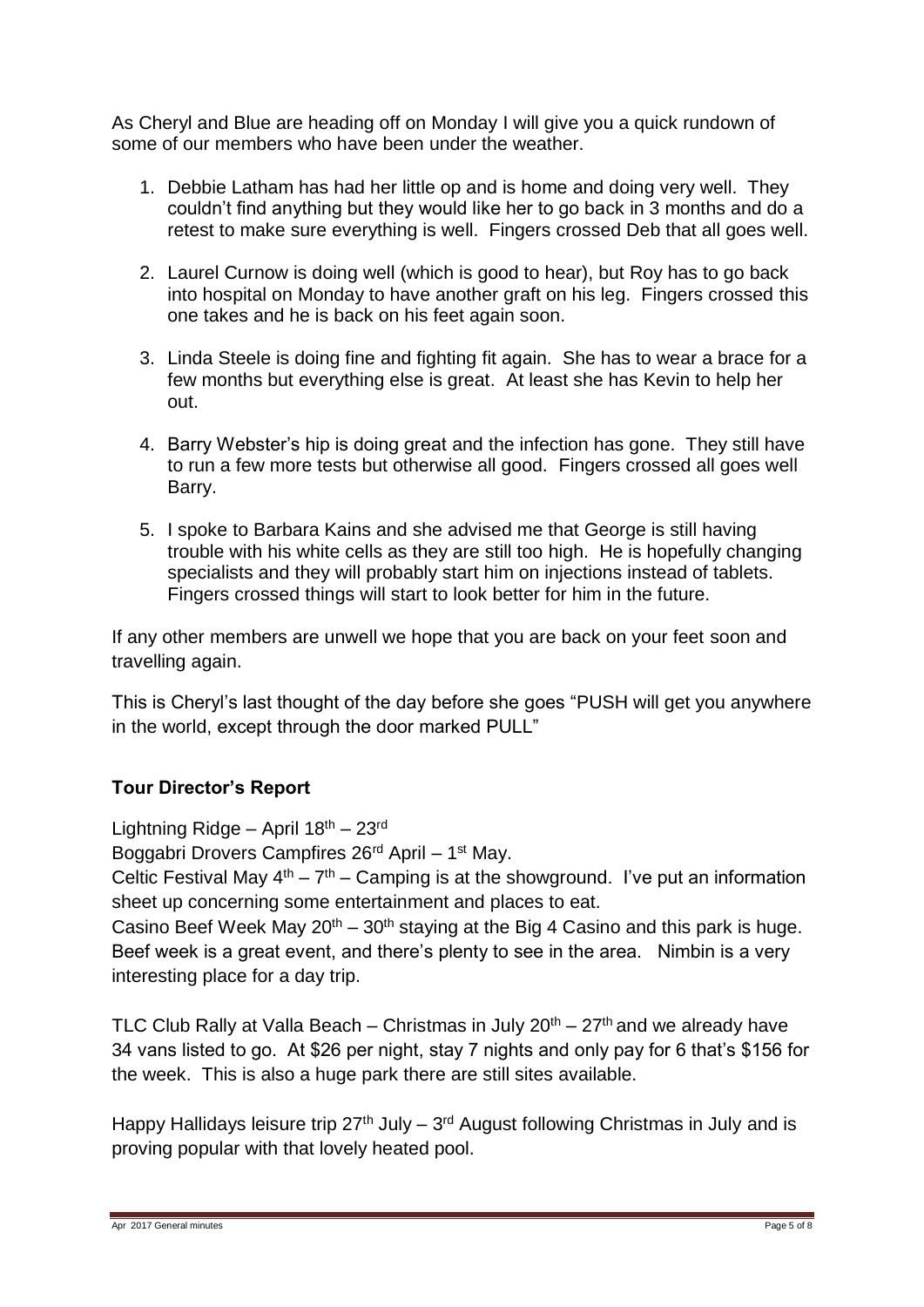Clarrie Stevens has put another great ramble together. It is called 2017 Snowy Mountain Ramble. The dates are Sept  $18<sup>th</sup> - Oct 13<sup>th</sup>$  and there is a limit of 12 vans so be quick to get on the sheet. Stopping at, Gundagai, Tumut, Talbingo, Adaminaby, Cooma, Dalgety, Jindabyne and Goulburn, then Home. I've put the park addresses and phone numbers on the trip sheet for you to ring and book. Clarrie has asked that you wait a few months before booking.

Slim Dusty 14<sup>th</sup> Annual Country Music Festival Oct  $16<sup>th</sup> - 22<sup>nd</sup>$ . This is going to be a big one and it's also the Family Reunion 10<sup>th</sup> Anniversary Concert. Camping is at the Kempsey Showground. The booking information and costs are on the trip sheet. Also, I've put other info sheets up. If you are thinking of going make a decision soon as I think the showground will fill up quickly.

T L C Club Rally Melbourne Cup is at the Paradise Tourist Park Tamworth November  $2^{nd} - 9^{th}$ . Any members receiving emails from the Paradise Tourist Park asking for a deposit just ignore it. I've spoken to the park management about this issue and deposits are not due until the  $31<sup>st</sup>$  August.

Narrabeen Leisure Trip Nov  $20<sup>th</sup> - 30<sup>th</sup>$  please be reminded Des Cooper gets a special deal. If you ring the park and book you'll pay a higher price for your stay, so make sure you book with Des to get the deal.

New Year's Eve at the Olesen's property dates TBA.

Susan has announced the location and dates for the first TLC Club Rally for 2018 at Middle Rock This is a fantastic deal at \$200 per van with all those extras. The Theme will be announced later in the year.

I believe some parks have been booked by members for February 2018 such as North Haven, Shoal Bay, and I'm guessing Lakeside Forster. It was decided to hold our first club rally closer to early March as this spaces the time between the 3 club rallies more evenly.

Bev Shoobert

# **Editor's Report –**

Sue is currently in Victoria so she has asked me to let you know that if you have anything to report or anything to sell please email her and she will add it to the newsletter.

# **Vice President's Report – Nothing to report.**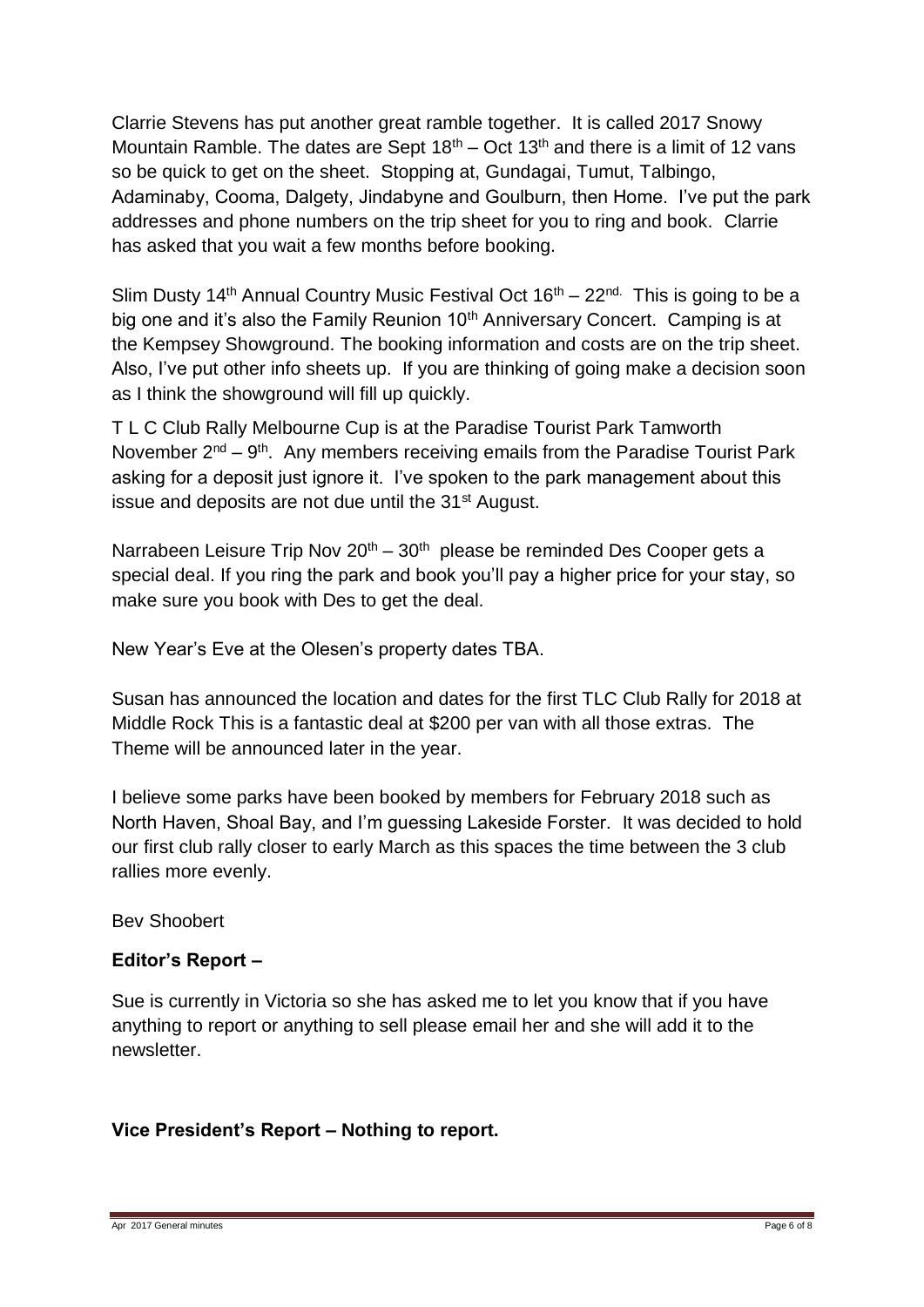## **NSW State Council Report – Nothing to report.**

### **General Business**

There are a few questions regarding the defibrillators before we decide to go ahead, which are mostly organisational questions.

Who will be responsible for the safe keeping and maintenance of the unit – lan Palmer will look after this.

Total ongoing costs to maintain units. Ian Palmer advised for the first 3 - 5 years it is virtually nothing. Ian Palmer advised that it depends if unit is used and if so the pads will need to be replaced which are approximately \$300 and buy a new battery which is approximately \$75.00. The other cost to the club is \$385.00 which is the cost of a training unit for ongoing training to the club.

There needs to be a schedule as to where the units go. Obviously the units will go on club organised trips. The trip leader on other trips will be asked if they will be responsible for the units. If they say yes they will sign for the unit and be responsible for it whilst they are on the trip. Ian Palmer is in the process of organising a schedule. With the trips it will depend on where the trip is because sometimes trips take you to places that are not close to amenities and it will be essential to go on these trips. As far as what will happen with the units on trips it is suggested that the units should stay in the park if there are outings organised for a number of members especially if they have gone 30 or 40 minutes away from the park.

Has there been any thought given to the impact that if could have on some members whilst using the unit. John Oakes also thought that some members couldn't get down on their knees to perform CPR or use the unit. It was discussed and most members thought that there would be quite a number of members who would be able to assist in this situation. Bev Shoobert advised that when one of the members had a heart attack, there was a Social Worker who came out to speak to the members and was available for further discussions if it was necessary.

John Oakes asked if we proceed with purchasing the units we need to make sure that we have enough members who are willing to take on the responsibility of using the defibrillators. On each trip we need to have to make sure we have 3 to 4 people to assist and be trained in using the defibrillators.

John Oakes asked the floor if we should go ahead with the defibrillators and the result was in the majority. He also asked how many members would be willing to take on the training and there was a good response. John Oakes thought that it would be the best idea to hold the training at The Hali at approximately 11:00 am before the meeting.